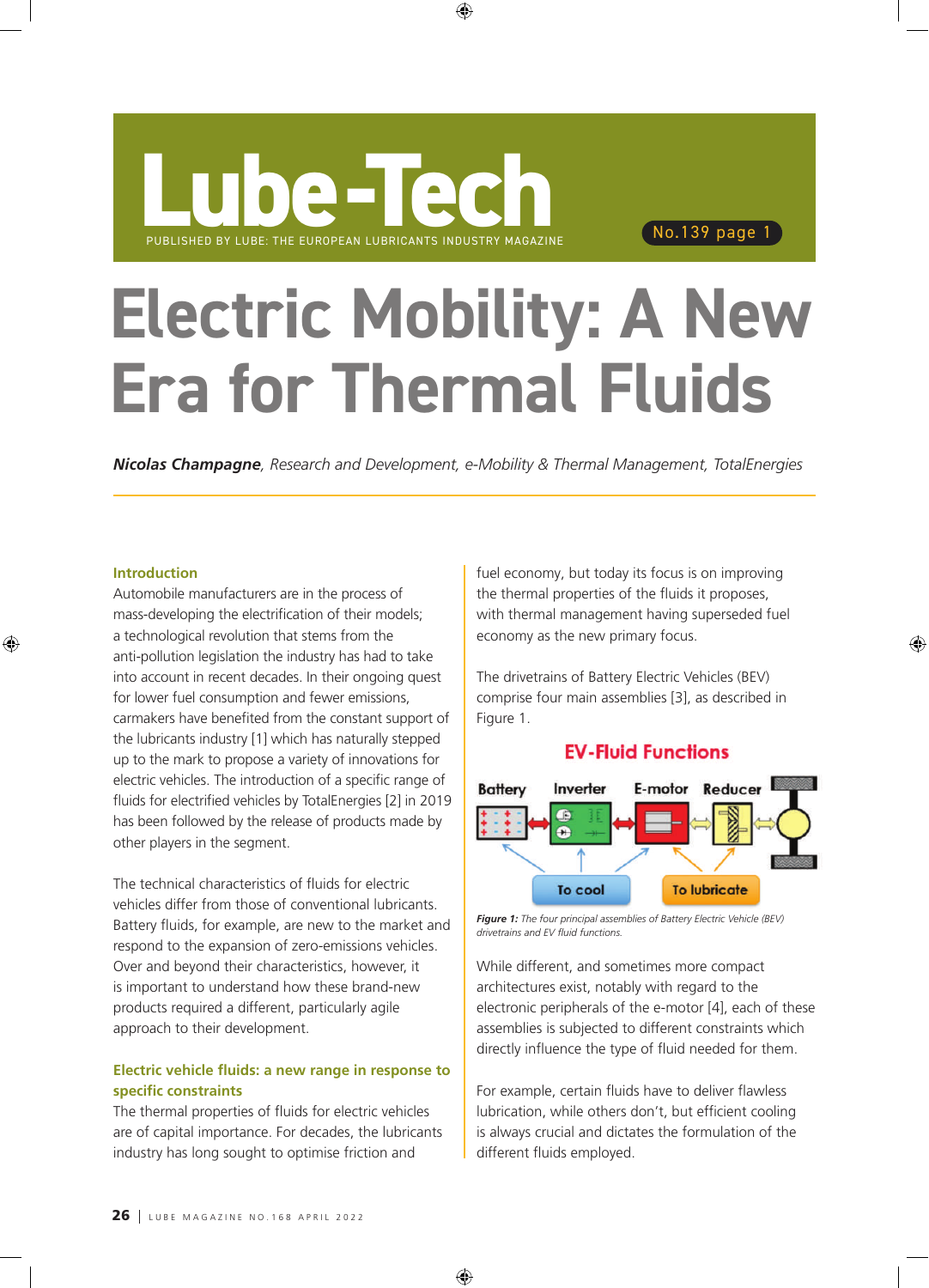### **Fluids for Electric Drive Units**

The architecture of next-generation electric vehicles will call for the development of a single type of fluid for their Electric Drive Units (EDU) [5], combining high-performance lubrication of the transmission and efficient motor cooling.

Early-generation electric motors were entirely air-cooled [6], but air's low specific heat capacity in relation to its volume necessitated a different approach. Water cooling systems [6] began to appear as a potential solution, but these were soon superseded by the use of dielectric cooling fluids, a switch explained by the findings of digital simulation work illustrated in Figure 2 [5].



*Figure 2: The peak winding and magnet temperatures recorded for the two types of cooling system tested. The difference achieved using Quartz EV-Drive MP compared with the water-jacket system is highlighted in yellow.*

The uppermost graph in Figure 2 shows the maximum temperatures reached by an electric motor cooled indirectly by glycolated water. Temperatures in excess of 200°C can lead to component deterioration. In the case of the electric motor cooled directly using the fluid developed by TotalEnergies, the temperatures recorded were more than 100°C lower, which means the motor is able to run in more extreme environments than permitted by glycolated water. A high number of tests was carried out before this conclusion was reached [7, 8] and the level of performance obtained thanks to this technology is today recognised by automobile manufacturers, many of whom now plan to use it for their upcoming vehicles.

Fluid performance has led to a step forward being taken in terms of heat flux-related research and the rules established following the analysis of the motor's architecture can be expressed by the following equation:

FOM =  $\frac{\rho^{\alpha} \lambda^{\beta} c_p^{\gamma}}{\mu^{\delta}}$ 

 $\rho$ = Density [kg/m<sup>3</sup>]  $k =$  Thermal conductivity [W/(m K)]  $Cp$  = Specific heat capacity [  $kJ/kg KJ$ ]  $\mu$  = Dynamic viscosity [cP]

Although the coefficients can vary depending on the configuration in question, an initial approach suggests that the three chief levers capable of optimising heat flow are low viscosity, a high specific heat capacity and high thermal conductivity. As is frequently the case in formulation work, however, the difficulty resides in striking the ideal compromise between opposing properties. For example, while low viscosity may favour thermal performance, a high-viscosity fluid can prevent wear and extend component life. Solutions are already available for OEMs, but research into fluid optimisation continues.

#### **Fluids for power electronics**

Power electronics enable the transfer of energy from the battery to the motor. Recent developments suggest that this technology will enable higher quantities of energy to be handled in the future. This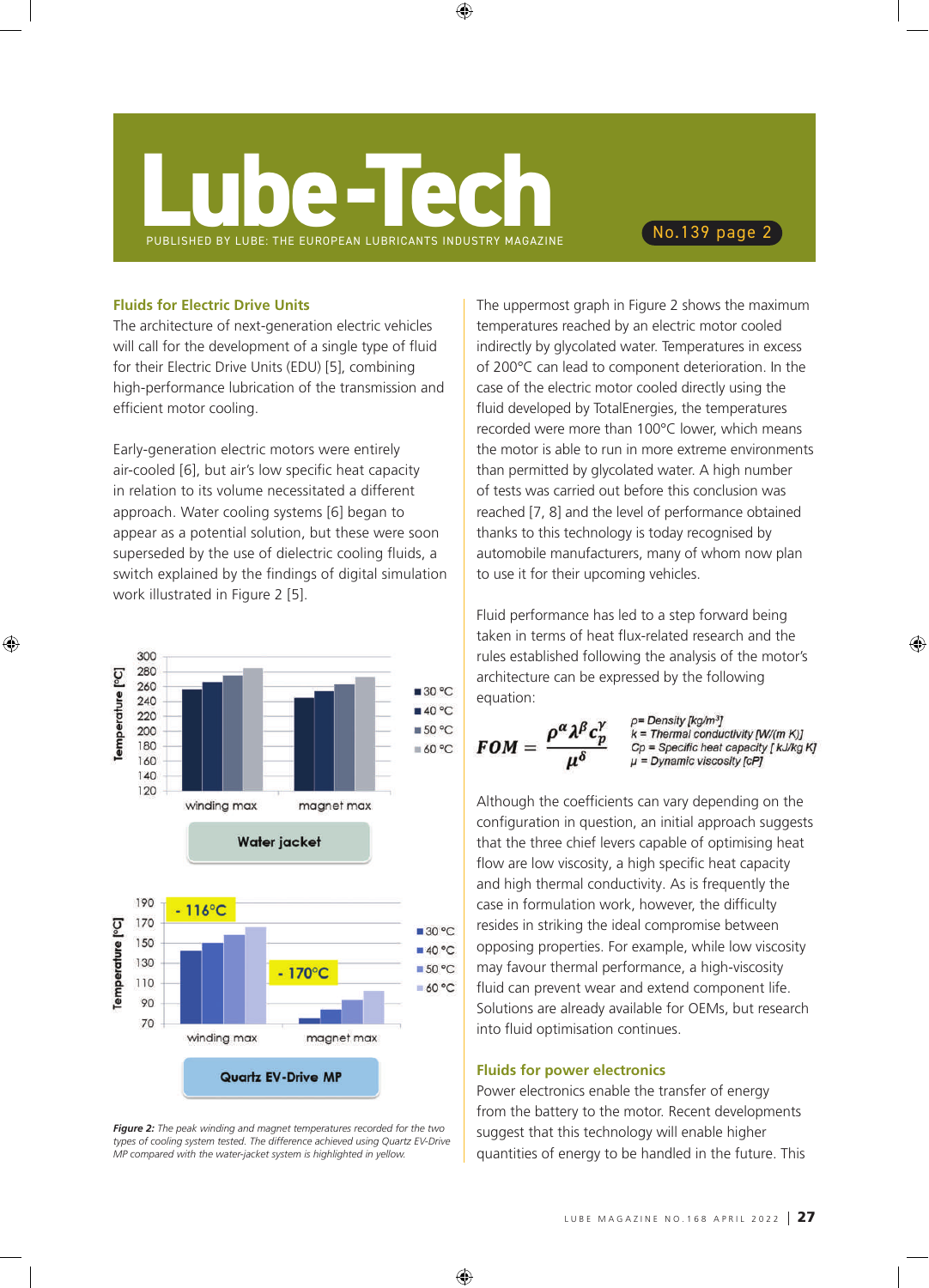will heighten the importance of the phenomenon of local heating, especially given the thermal losses associated with these conditions. The probability of electronic components suffering damage at higher temperatures makes enhancing thermal management and efficient heat extraction from these components essential for the longevity of the whole.

Today, these components are frequently cooled by specific water-cooling plates. This system risks reaching its limits very quickly, however, so it is possible to combine it with direct cooling of those components that generate the most heat [9], although this raises the same problems described above in relation to electric motors. Here again, performance is a function of the fluid's thermal properties, the aforementioned optimisation of which and the attention that has been paid to them in recent years are in this case quite significant. Some manufacturers tend to incorporate their power electronics in the motor-reducer unit which is a solution that calls for a specific fluid that covers several components. This pooling of different functions is a further pointer to the value of the research that has been undertaken in recent years.

Given that power electronics were previously of limited interest to the lubricants industry, new tools needed to be invented in order to make progress and guarantee the pertinence and sustainability of the different solutions proposed. The same observations apply to battery thermal management fluids which are a potential source of innovation for the automobile industry.

#### **Battery thermal management fluids**

All the techno-economic analyses conducted with regard to electric vehicles emphasise the essential role played by their batteries. Figure 3 (below) draws its inspiration from the data contained in a paper by Kampfer et al [10] to show relative costs of the different elements that make up battery electric vehicles.



*Figure 3: Proportion of the costs represented by each family of assemblies, according to Kampfer et al [10].*

Any innovation that extends battery life plays a part in lowering TCO (Total Cost of Ownership), but the duration of a battery's life is directly influenced by its temperature history. Batteries that heat excessively or frequently reach very high temperatures can suffer damaged or have their working life shortened. It is for this reason that charging rates are capped, especially in the case of high-power charging stations. Battery thermal management is consequently of the utmost importance for automobile manufacturers who, on the one hand, want to extend battery life, but are looking to shorten charging times on the other. This was one of the main topics raised at events like Tesla's Battery Day and Volkswagen's Energy Day.

Working actively on this issue, the first step was to undertake a detailed review of existing solutions. Table 1 below indicates the different existing battery thermal management systems and solutions currently being developed (for further information about these technologies, please refer to reference [11]). A brief analysis makes it clear that these systems are unable to handle very high loads.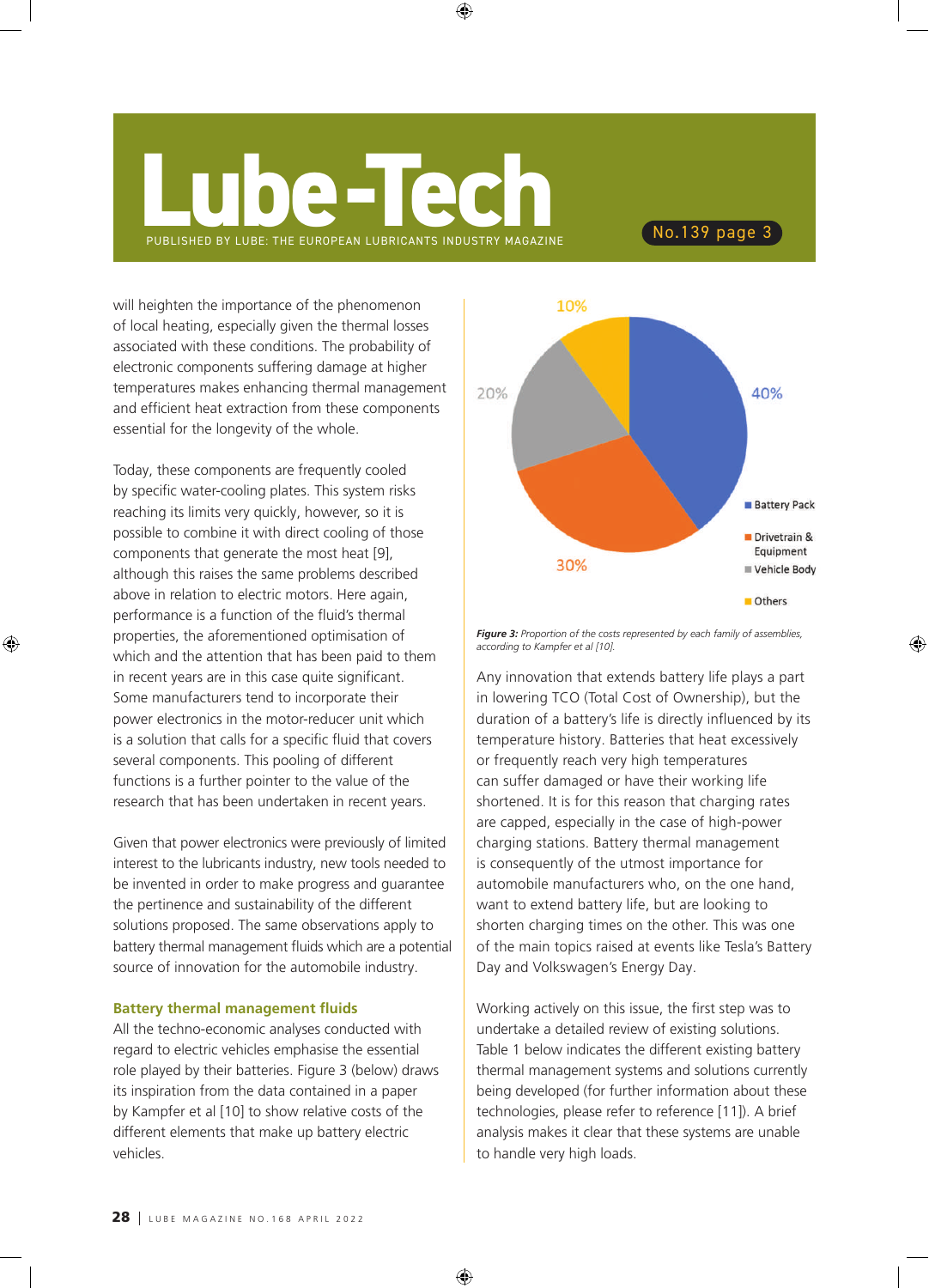| <b>Solution</b> | Passive                        | <b>Forced</b><br>convection               | <b>Refrigerant</b>                   | Indirect                    | <b>Others</b>                                                |
|-----------------|--------------------------------|-------------------------------------------|--------------------------------------|-----------------------------|--------------------------------------------------------------|
| Description     |                                |                                           |                                      | ٥ç                          | $\times$ PCM<br>v.<br>Heat Pipe<br>$2$ Phase<br>$\checkmark$ |
| Fluid used      | Air                            | Air                                       | R1234yf,<br>R134a                    | Water/Glycol<br>mixture     | Paraffin.<br>Fluorinated                                     |
| Comment         | · Costless<br>· Low efficency. | · Low cost<br>· High Power<br>consumption | ·Medium cost<br>×T.<br>inbomogeneity | *Medium/high<br><b>COME</b> | . Low TRL<br>·Under<br>myestigation                          |

*Table 1: Electric vehicle battery thermal management solutions.*

That said, a promising solution that is being explored is direct battery cooling using dielectric fluids, the insulating properties of which allow them to be in direct contact with the electrochemical cells. The larger heat-exchange surface area makes it an inherently effective solution. However, its TRL (Technology Readines Level) was very low  $\left\langle \langle 3 \rangle \right\rangle$  during the research process's early days. It was consequently necessary to work not only on the fluid's optimisation but also on its application in order to increase its TRL. TotalEnergies also broadened its skill set by working on the battery's thermal management in its entirety in order to be able to evaluate its performance with great accuracy.

Initial development work was founded on the four areas of focus described in Figure 4 below:



*Figure 4: Areas of focus for the development of battery thermal management fluids.*

The four areas of focus in detail:

- The question of **Performance** is directly linked to the thermal properties as described above, thereby necessitating the optimisation of the fluid's different parameters as specified in the Figure of Merit (FOM) equation.

- The question of **Efficiency** is a new aspect of the brief for fluid developers. Increasing a system's efficiency effectively calls for a thorough understanding not only of the fluid and the assembly to be cooled, but also of the entire thermal loop. It is necessary to compare direct cooling systems with existing systems across a variety of criteria (thermal performance, consumption of auxiliaries, onboard mass and volume). Additional thermal management skills were therefore required, and this has been beneficial to the development of all EDU fluids.
- The question of **Reliability** entails proposing fluids that have a longer life expectancy compared with that of the battery pack itself. The specificity of this development has been the necessity to work on the compatibility of new materials, since the battery packs are not made of elements that are widely used in lubricated circuits. Careful attention was also paid to repelling dampness and achieving stable insulation properties with time.
- The question of **Sustainability** is always factored in, the aim being to develop high-performance products that have the smallest possible impact on the environment, a consideration that could become a norm in the future.

The objectives listed included numerous new considerations, so it was necessary to acquire new skills and conceive new testing procedures. In order to speed up its work and be more agile, TotalEnergies quickly developed its own test method using rapid prototyping, as described in Figure 5. The rig takes the form of a battery module with dummy PHEV2 cells that incorporate heated cartridges to reproduce the temperature rises encountered when fast charging.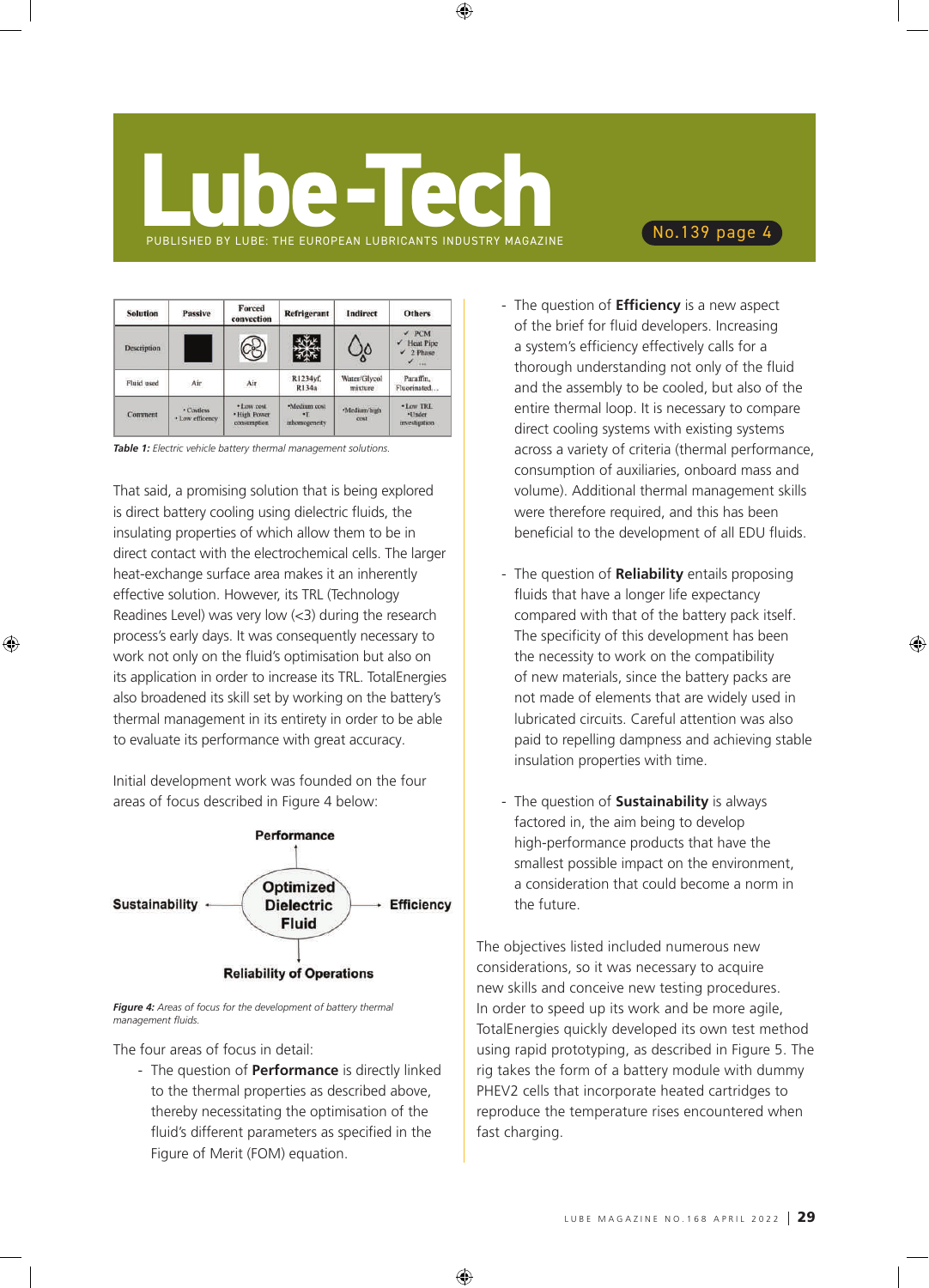

*Figure 5: A battery test rig incorporating dummy battery cells immersed in dielectric fluid.*

This test bench was conceived to demonstrate the performance of this type of solution and the results have been published in an SAE paper [12]. The solution's potential is confirmed by Figure 6 which extrapolates the temperature of the electrochemical cells during a rapid charge of a 50kWh battery pack.



*Figure 6: Cell temperature during the rapid charge of a 50kWh battery pack. The colours represent different levels of charging power.*

The results show how this technology makes it possible to achieve particularly efficient cooling performance (target temperature: <30°C), even in the case of chargers not yet available on the market (>300kW). The flow and quantity of fluid required to achieve this level of performance is important. Above all, it is necessary to understand the solution's potential as revealed by this graph. The work of the automobile manufacturers is to optimise it

and integrate it in their vehicles in a technically and economically viable way, while the work of TotalEnergies is to enhance the solution's technoeconomic trade-off.

In parallel to these tests, the development process also included a significant amount of simulation with a view to obtaining a correlation between the digital and experimental data so as to be able to extrapolate the results of the simulations and apply them to real cases, using the automobile manufactures' CAD systems. Figure 7, for example, shows the digital simulation of the experimental test rig described in Figure 5.



*Figure 7: Digital simulation of the experimental test rig described in Figure 5.*

Thanks to the global results of this test work, it was possible to optimise the fluids employed for battery thermal management. Work was also carried out on the fluids' environmental impact thanks to an eco-design taking into account their life cycle as presented in Table 2.

| <b>Property</b>    | Measure (@25°C)             | Value                        |  |
|--------------------|-----------------------------|------------------------------|--|
| Thermal            | <b>Viscosity</b>            | 4.3 cSt                      |  |
|                    | <b>Thermal conductivity</b> | 135 mW/m.K                   |  |
|                    | Calorific capacity          | 2130 J(kg/K)                 |  |
|                    | Density                     | 774 kg/m3                    |  |
| Environment        | Biodegradability            | Readily<br>biodegradable     |  |
|                    | Origin                      | >95% bio-sourced             |  |
| <b>Reliability</b> | Drain interval              | >Battery<br>pack<br>lifetime |  |
|                    | Compatibility               | Done                         |  |

*Table 2: Characteristics of Quartz EV Battery Fluid – Eco-Friendly.*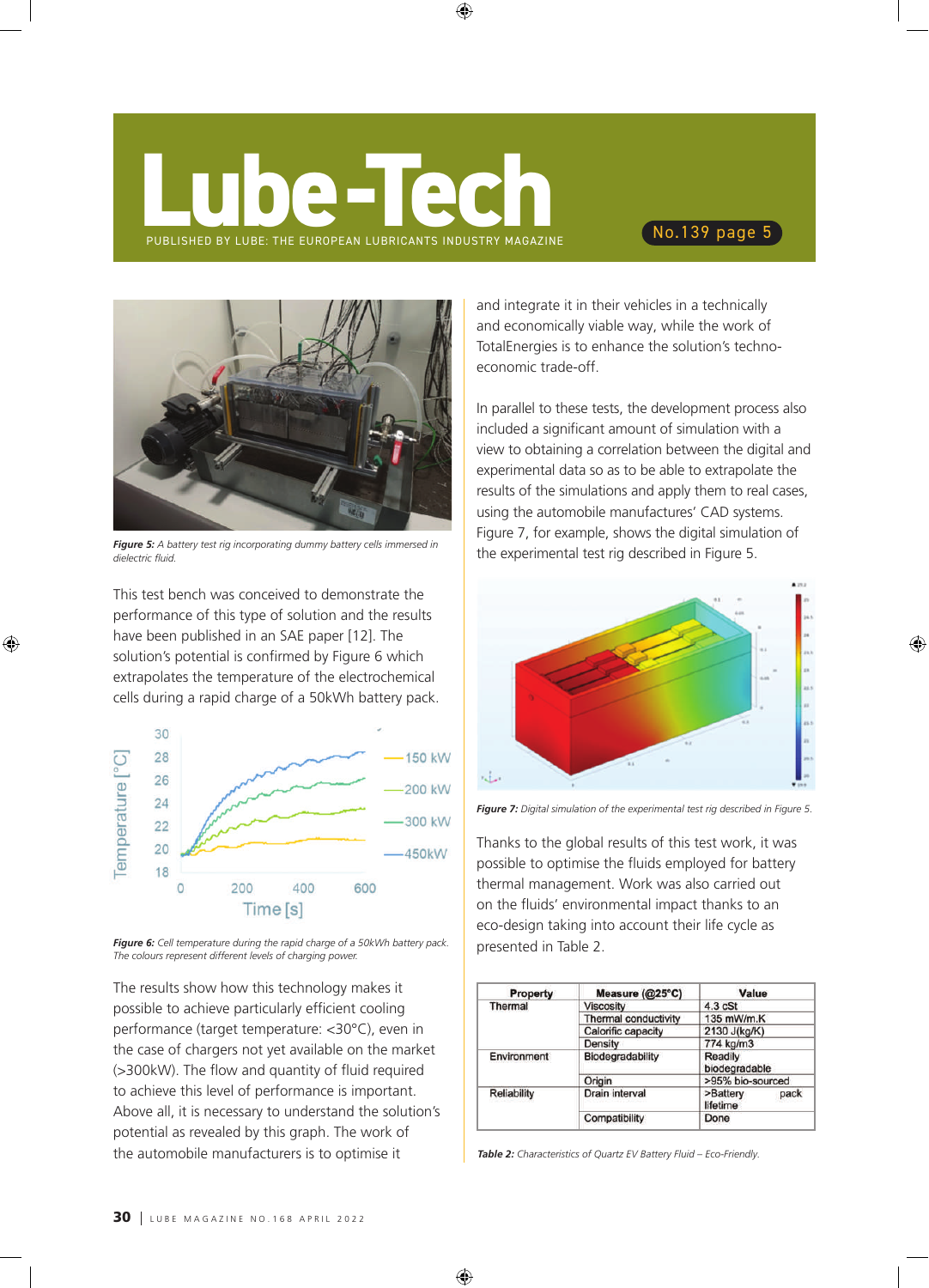### **A major innovation in terms of battery safety**

There was frequent dialogue with automobile manufacturers during the development of this fluid. This dialogue also highlighted the research into enhanced safety, another key factor when it comes to the design of battery packs where the biggest fear is the propagation of thermal runaway (a sharp increase in the temperature of the electrochemical cell temperature (>400°C) that can start a battery pack fire) [13].

Significant attention was paid to securing a thorough grasp of the issue of thermal runaway in battery packs and the extent to which the use of a dielectric fluid can help. Again, specific test procedures were conceived to improve the ability of TotalEnergies fluids to resist temperature leaps of the kind that are observed in this sort of situation. The engineers in charge of the project focused on the fluid's resistance to high temperatures aimed at preventing secondary accidents resulting from inflammation and the propagation of thermal runaway to neighbouring cells (a description of the scientific approach taken to this work is described in an SAE paper [11].

Furthermore, in-house tests permitted the development of a fluid with a particularly high resistance to high temperatures with no detriment to its outstanding thermal properties, as illustrated in Table 3 below.

| <b>Property</b> | Measure (@25°C)             | Value                        |  |
|-----------------|-----------------------------|------------------------------|--|
| Thermal         | <b>Viscosity</b>            | $6.6$ $cSt$                  |  |
|                 | <b>Thermal conductivity</b> | 110 mW/mK                    |  |
|                 | Calorific capacity          | 1940 J/(kg/K)                |  |
|                 | Density @25°C               | 851 kg/m3                    |  |
| Safety          | Self-ignition               | $>400^{\circ}$ C             |  |
|                 | <b>Hot Plate resistance</b> | $>600^{\circ}$ C             |  |
| Reliability     | Drain interval              | >Battery<br>pack<br>lifetime |  |
|                 | Compatibility               | Done                         |  |

*Table 2: Characteristics of Quartz (chk) EV Battery fluid– Cell Shield.*

In order to demonstrate the performance of this fluid, a module consisting of nine Samsung 21700 5A.h cells was subjected to a damage test, whereby a nail was driven through cell #2 (Figure 8) to ascertain whether the thermal runaway would spread, as well as the fluid's behaviour in this sort of situation.





*Figure 8: Top: damage test rig involving driving a nail through cell #2. Bottom: results.*

The table in Figure 8 (right) presents the results. In the case where the cells were surrounded by air, there was propagation of thermal runaway. This was not the case when the cells were immersed in a dielectric fluid. A difference was observed between the use of a conventional hydrocarbon fluid (PAO2) and the specifically-developed fluid which did not catch fire. The use of this specific fluid consequently marks an